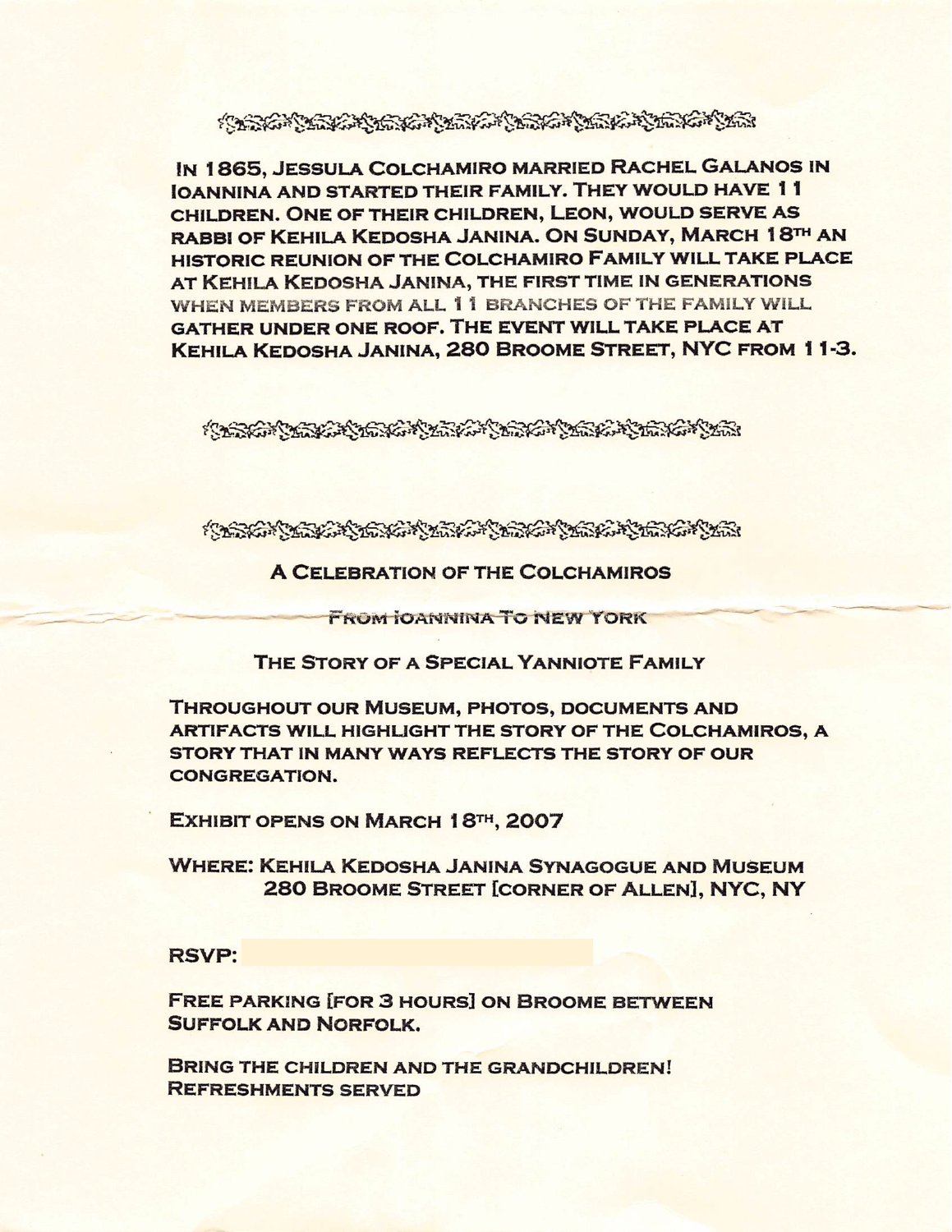## **The Colchamiro Family**

It all began with the marriage of Jesoula Colchamiro and Rachel Galanos in 1865 in a small city in northwestern Greece called Ioannina [Yanina, Janina]. Jesoula, like many other Jews in the city, was engaged in the textile business. He would buy and sell fabrics and, as legend has it, was so picky in selecting his merchandise that his family and friends said that it was as if he was meticulously clearing the house of hametz before Pessah and reciting the *kalchamira* prayer. This, "*kalchamira*", would become his nickname and, as so often happened in Ioannina, this nickname would become the surname of his descendants. Jesoula and Rachel would sire eleven children [4 sons and 7 daughters], over 80 grandchildren and great-grandchildren too numerous to count. His descendants would have made him proud. The present generation of Colchamiro [as the name was transcribed in America] is composed of teachers, professors, doctors, lawyers, businessmen, writers, philanthropists, filmmakers, writers, engineers and architects. But, Jesoula and Rachel would have been most proud that over a century and a half later, their descendants have not forgotten their roots.

On March 18th, in the only remaining Romaniote synagogue in the Western Hemisphere, a synagogue founded in 1927 by Jews from Ioannina, among them Leon Colchamiro, one of the sons of Jesoula and Rachel, their descendants gathered to celebrate a special family, a family that in many ways displays the struggles and accomplishments of our community. Coming from a small city in Greece, not knowing the language, strangers in a strange land, not highly educated, they would work hard, help each other, educate their children and, most importantly, pass on the love of their distinct culture.

The Colchamiro Family, in many ways, is an example of the struggles our congregation incurred both in Greece before they left, and here in the United States, after they arrived. The Ioannina where Jesoula ben Matathias was born in 1840 would change drastically over the next 100 years. By the time he started his family in 1866, the Jewish Community of the city numbered close to 4000, warranting the building of a second synagogue outside the Kastro. But, by the end of the  $19<sup>th</sup>$  century, the politic climate had changed and the area was in turmoil. The Balkans were in a flux and overnight changes of borders caused economic instability. These would be the factors [political and economic] that would cause the small Jewish Community of Ioannina to send half of its members into the Diaspora, most coming to the New York City area of the United States. The remaining Jews of Ioannina would number 1960 in 1940 but 91% would perish in the Holocaust. Among those lost would be grandchildren and great-grandchildren of Jesoula and Rachel.

The sons of Jesoula were engaged in all aspects of the textile trade but, as the community diminished in size, they realized that they would have to seek their fortunes elsewhere. The first to leave [1897] would be Leon [Judah]. He would return to Ioannina to marry and start his family before returning to New York. Leon would be instrumental in starting the Kehila of Yanniote Jews [Kehila Kedosha Janina] and would serve as one of its early spiritual leaders. Leon would, also, be the one to welcome other members of the Colchamiro family as they arrived in the New World, greeting them at Ellis Island and helping them to get established.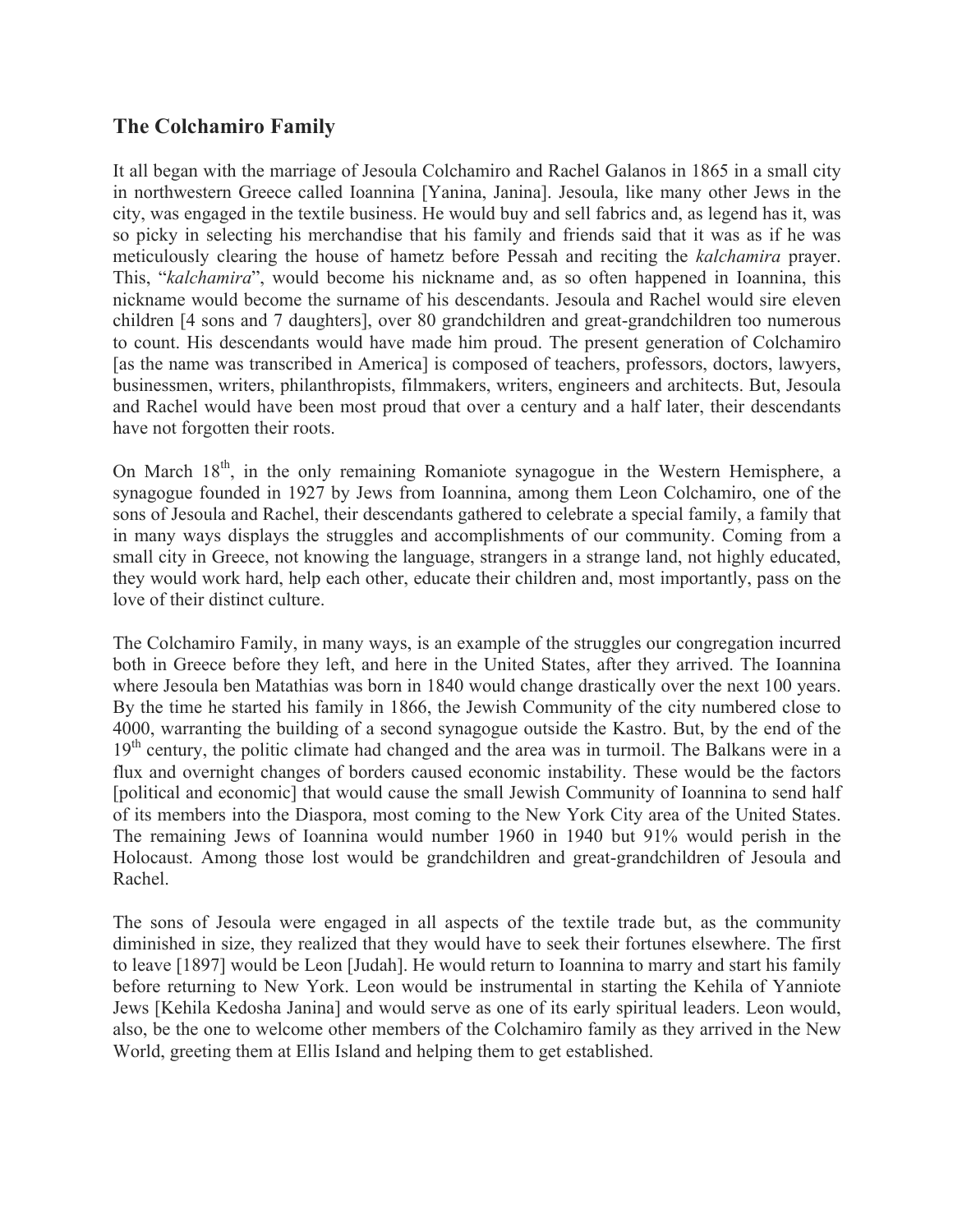The story of the Colchamiros is our story: the story of Greek-Jewish immigrants and their struggle to survive in a world where they were a tiny minority and often appeared 'strange' to their fellow Jews of both Ashkenazi and Sephardi background. It is a story of adaptation to the New World while remembering the values of the Old.

## **The Descendants of Jesoula and Rachel Galanos Colchamiro**

**Matathias** [born in Ioannina in 1866] was the oldest child of Jesoula and Rachel and, as the oldest son, would have responsibilities in the family that would increase after the death of his father in 1905. These family responsibilities would delay his coming to the New World and he would not arrive until 1913. In fact, his two oldest children [Rachel, 15 at the time and Jess, 13] would arrive before him, traveling alone to the New World.



**Matathias** had 7 children. He worked in selling yarns in Ioannina but joined his brother Leon in business ventures here in New York. Initially, the family would live on the Lower East Side [275 Broome] before moving to the Bronx.



**Simcha** [born in Ioannina in 1867] married Menachem Negrin in Ioannina and had 6 children, all born in Ioannina, before she was widowed in 1903. **Simcha** would come to New York with her sisters [Malka and Mazalto] in 1904 when a marriage had been arranged for Mazalto [Mollie]. She would settle with her family in the Bronx.

*Mollie and Simcha Colchamiro Negrin 1912*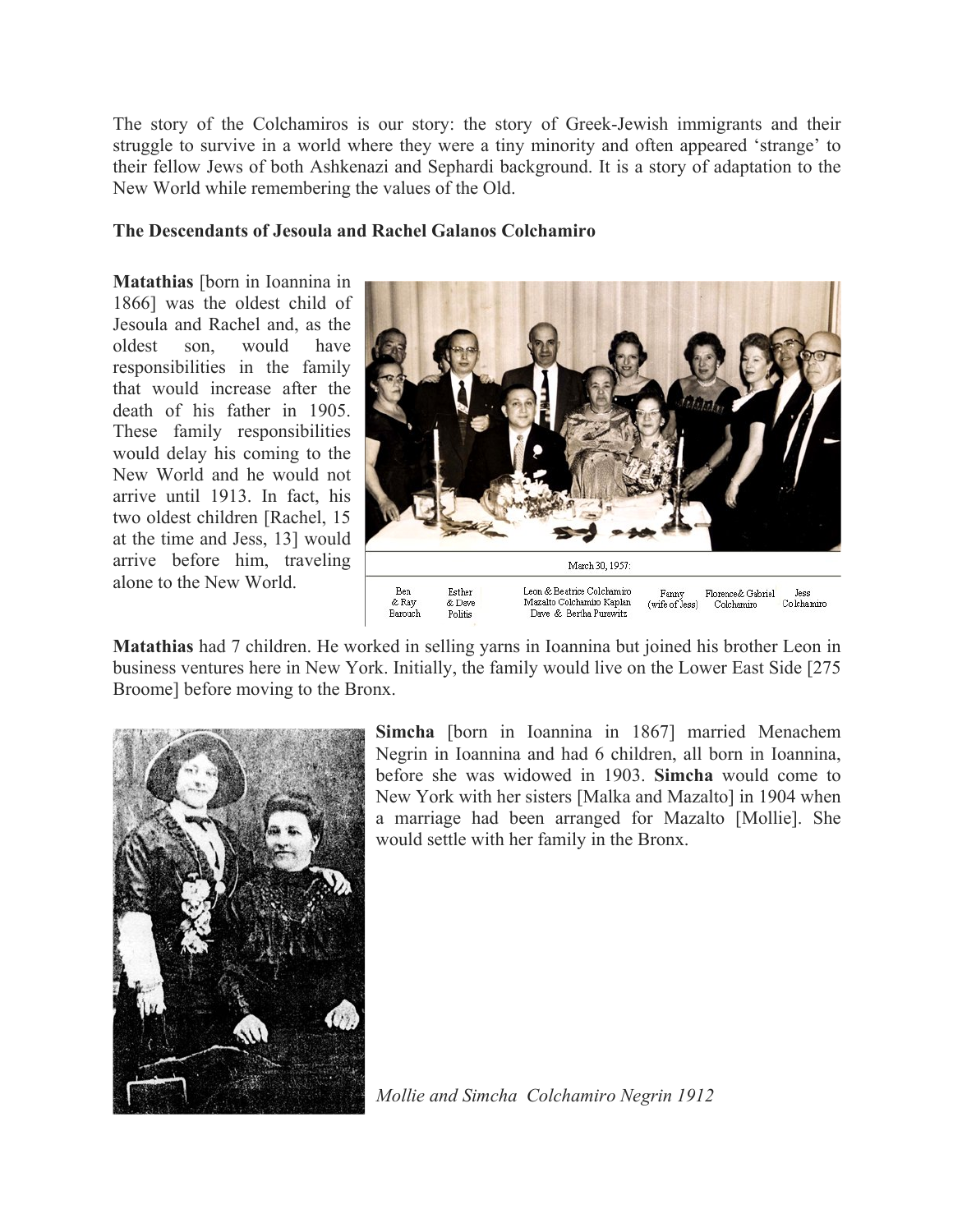**Asser** [born 1872 in Ioannina] would never make it to the New World. He would die of an infection caused by an appendicitis attack in 1919. Before leaving his wife Steroula as a widow with 7 young children, **Asser** had been working in Albania, struggling to provide dowries for his 7 sisters. Steroula would come to New York with her children and aging mother in 1920. Leon Colchamiro would be there to help her and the children find housing and substance. Steroula would live to be 90 and was an inspiration to her children and grandchildren.

**Leon** [Judah] was born in Ioannina in 1873. Leon married Julia Mazza in Ioannina. They would have 8 children. **Leon** would be the 'pioneer' the first of the Colchamiros to arrive in the New World. He would come in 1897 and then return to Ioannina to marry, finally settling in New York in 1903. **Leon** was instrumental, not only in founding the synagogue on Broome Street but, also, in founding the Brotherhood [burial society] and Sisterhood. He was a dedicated son and brother, helping other members of the family to establish themselves in the New World. He would earn his income in the garment trade. Three of his grandsons [Leonard, Elliot and Jesse] sit on the Board of Kehila Kedosha Janina and Leonard Colchamiro was the architect for the restoration of the synagogue.

*Esther and Asser Colchamiro*



*Leon Colchamiro and Family circa 1920s*

**Malka** was born in Ioannina in 1874. She married Judah Ezra, a very religious man, in Ioannina and had 6 children, 5 born in Ioannina and the youngest, Menachem [Milton] born in the USA. According to Ellis Island records, the family came to New York in 1913. They would settle on Pike Street (#1) in Manhattan. Judah would word for the Ganis Brother's Manufacturing Co., a firm that is still in business (a cutting machine donated by the Ganis family is on display in our museum). Malka's



*Malka Colchamiro*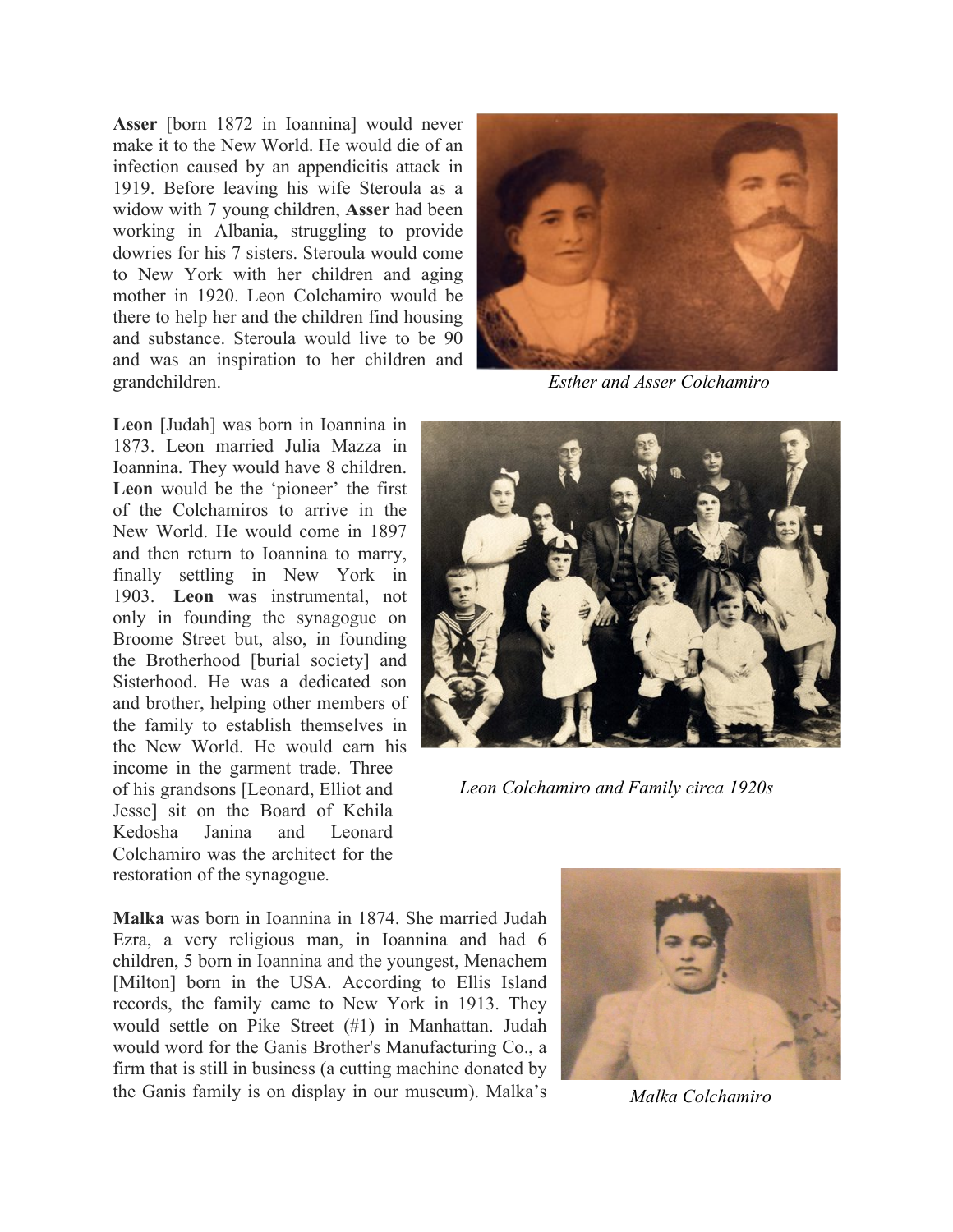family was poor and the children would be forced to quit school to help with the finances. The family would later move to the Bronx and Malka would die of heart-related problems in 1933.



*Dinoula, Ezra and Family*

**Dinoula** [Dinah] was born in 1874 in Ioannina. She was the only child of Jesoula and Rachel not to immigrate to the New World. She married Ezra Bakola and died in 1931 after giving birth to her  $9<sup>th</sup>$  child. Unfortunately, **Dinoula**'s branch of the family would be almost completely destroyed in the Holocaust. Only Max, **Dinoula**'s oldest son, who immigrated to the United States in 1914, his younger brother Sion [born in 1920] and his sister, Bimbo [born in 1909] survived the Holocaust. Sion was in the Resistance and Bimbo survived in hiding in Athens.



*Esther Colchamiro Dalven and Israel Dalven*

**Esther** was born in Ioannina in 1880 and married Israel Dalven of Preveza. Israel was 31 years older than Esther but did not require a dowry, a major deciding factor in the family arranging the marriage. One of Esther's daughters, Rae Dalven, would write the definitive history of the Jews of Ioannina. Israel Dalven would come to the United States in 1905 and Esther and the 2 children would join him in 1909. Seven other children would be born in New York.



*Hanoula Colchamiro and her husband Isaac Cohen*

**Hanoula** was born in Ioannina in 1881. According to family, Isaac Cohen, born in Kastoria, traveled over the mountains on a donkey, seeking a wife in Ioannina. He had heard about the beauty of Yanniote women. **Hanoula**, truly a beauty, would catch his eye. Isaac pursued her and forfeited his right to a dowry in order to marry her. This union would be the basis for another Kastoria/Ioannina match, as **Hanoula**'s younger sister [Refku] would marry Isaac's brother [Haim]. Another family legend describes how **Hanoula** was marked with chalk to return to Greece when she arrived at Ellis Island. It appeared that the examiner found an infection in her eyes and this was grounds for return. According to the story, when Isaac saw the chalk mark and realized what it meant, he put his arm

around **Hanoula** and led her forward, rubbing off the chalk mark as they walked until it was no longer noticeable. **Hanoula** and Isaac would have 9 children.